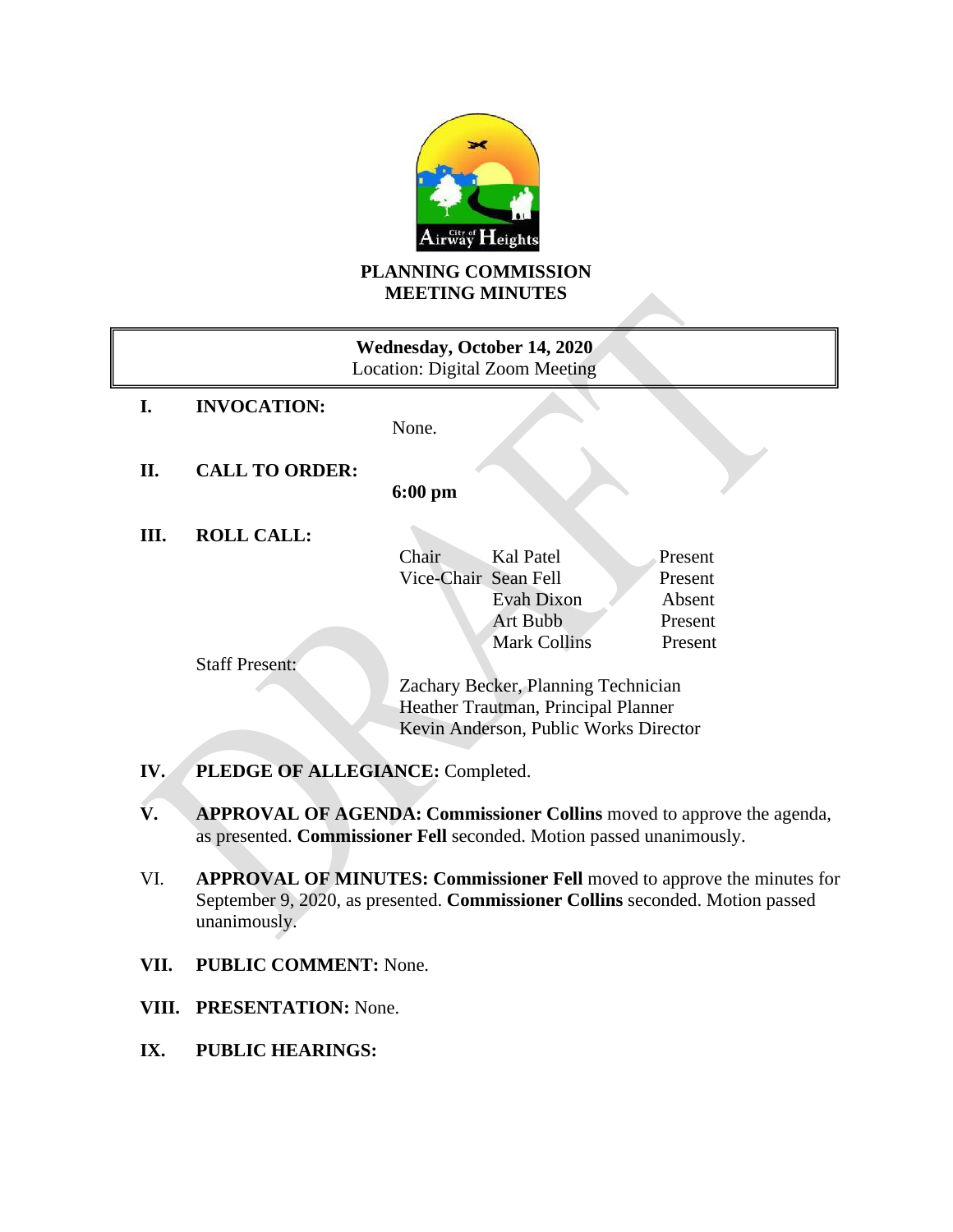- **A. Traffic Impact Fee Ordinance** Public Works Director Kevin Anderson presented on the proposed Traffic Impact Fee Ordinance, with clarity on Appendix A provided by Traffic Engineer Bill White. Jamie Kowalski testified by asking some clarifying questions. The Planning Commission also offered additional clarifying questions. **Commissioner Fell** motioned to recommend the Planning Commission's findings to City Council. The motioned was seconded by **Commissioner Collins**. Motion passed unanimously. The hearing concluded at 6:24 pm.
- **B. Short Subdivision Ordinance** Principal Planner Heather Trautman presented on the proposed Short Subdivision Ordnance. The Planning Commission offered clarifying questions. **Commissioner Collins** motioned to recommend the Planning Commission's findings to City Council. The motioned was seconded by **Commissioner Bubb**. Motion passed unanimously. The hearing concluded at 6:31 pm.
- **C. Industrial Sub Area Plan** Principal Planner Heather Trautman presented on the Industrial Sub Area Plan. Jamie Kowalski testified by asking some clarifying questions. The Planning Commission also offered additional clarifying questions. **Commissioner Bubb** motioned to recommend the Planning Commission's findings to City Council. The motioned was seconded by **Commissioner Collins**. Motion passed unanimously. The hearing concluded at 6:50 pm.
- X. **ACTION ITEMS:** Rescheduled November 11th Planning Commission to November 12 due to Veteran's Day holiday. **Commissioner Bubb** moved to approve the rescheduled meeting. **Commissioner Collins** seconded. Motion passed unanimously. Action items ended at 6:54 pm.

## **XI. WORKSHOP:**

#### **a. Transportation Concurrency Ordinance**

Public Works Director Kevin Anderson and City Attorney Stanley Schwartz presented on the Transportation Concurrency Ordnance. After discussion, the Planning Commission agreed to move the Ordinance forward to a public hearing at the next Planning Commission meeting. The workshop ended at 7:05 pm.

## **b. Marijuana Production and Processing in the C2**

Principal Planner Heather Trautman presented on a text amendment to the Airway Heights Municipal Code that would allow for the production and processing of marijuana to occur in select areas of the C2 zone. Comments were made by Maija Druffel and Harry Green, a property owner and legal counsel that would be impacted by this text amendment. After the Planning Commission